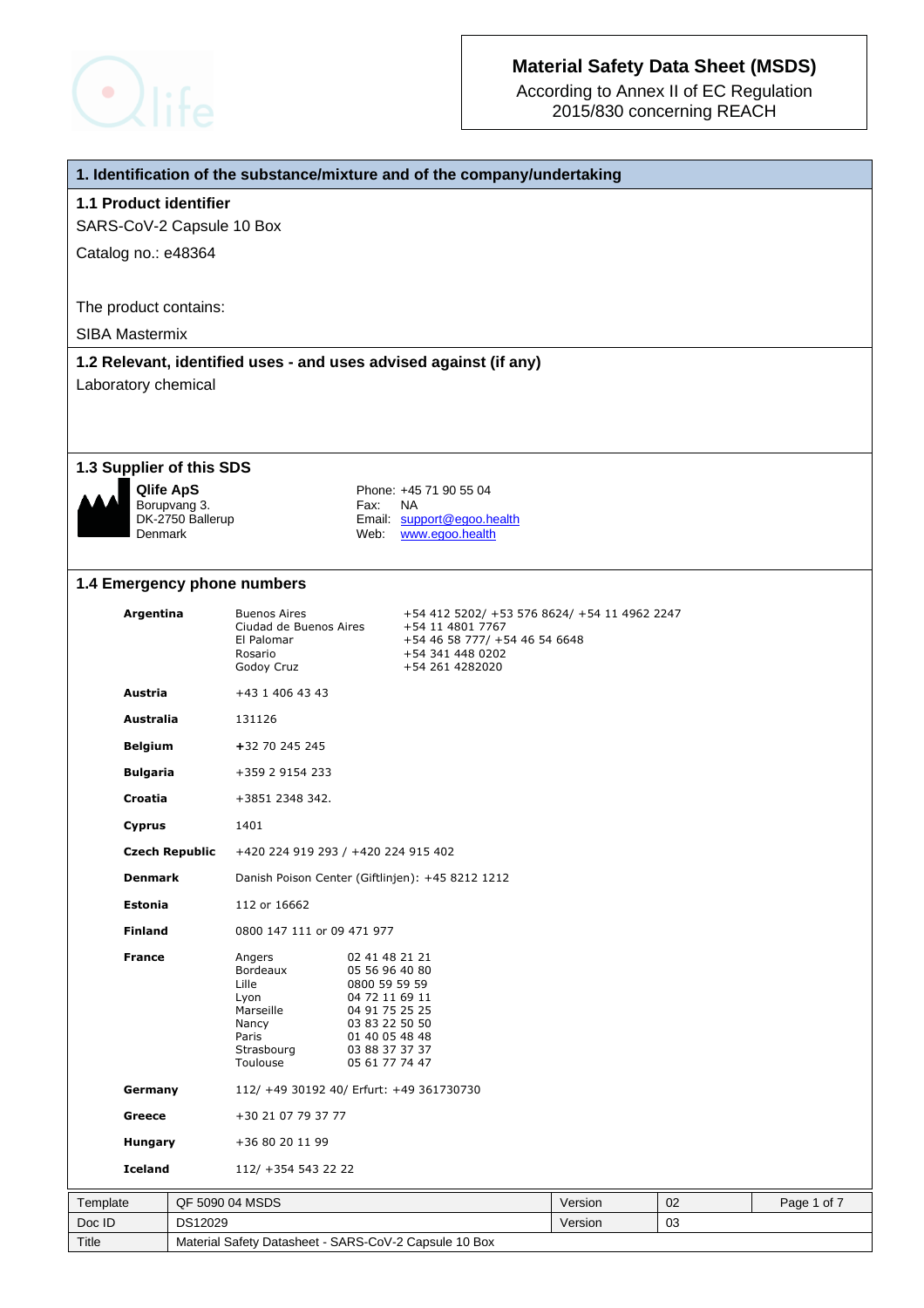

According to Annex II of EC Regulation 2015/830 concerning REACH

# **1.4 Emergency phone numbers**

| <b>Ireland</b>                               |                                                                   | +353 1 837 9964 (medical professionals) +353 1 809 2166 (public)                                                                                                                |
|----------------------------------------------|-------------------------------------------------------------------|---------------------------------------------------------------------------------------------------------------------------------------------------------------------------------|
| <b>Israel</b>                                | +972 4 854 19 00                                                  |                                                                                                                                                                                 |
| Italy                                        | Foggia<br>Napoli<br>Roma<br>Firenze<br>Pavia<br>Milano<br>Bergamo | 71122 800183459<br>80131 081-5453333<br>161 06-49978000 or 168 06-3054343 or 400165 06 68593726<br>50134 0557947819<br>27100 0382-24444<br>20612 02-66101029<br>24127 800883300 |
| Latvia                                       | 112 or +371 67042473                                              |                                                                                                                                                                                 |
| Liechtenstein                                | 112                                                               |                                                                                                                                                                                 |
| Lithuania                                    | 8-5 2362052                                                       |                                                                                                                                                                                 |
| Luxembourg                                   | $(+352)$ 8002 5500                                                |                                                                                                                                                                                 |
|                                              | <b>The Netherlands</b> $+31(0)30 274 8888$                        |                                                                                                                                                                                 |
| <b>Norway</b>                                | 22 59 13 00                                                       |                                                                                                                                                                                 |
| <b>Poland</b>                                | Krakow<br>Lodz<br>Sosnowiec<br>Warszawa<br>Wroclaw<br>Gdansk      | +48 (12) 411 99 99<br>+48 42 63 14 724<br>+48 32 266 11 45<br>+48 22 619 66 54<br>+48 71 343 30 08<br>+48 (58) 682 04 04                                                        |
| Portugal                                     | +351 800 250 250                                                  |                                                                                                                                                                                 |
| Romania                                      | +402 212 106 282                                                  |                                                                                                                                                                                 |
| Russia                                       | Ekaterinburg<br>Moscow<br>Saint-Petersburg                        | +7 343 229 9857<br>+7 495 628 1687<br>+7 921 757 3228                                                                                                                           |
| <b>Slovakia</b>                              | +421 2 5477 4166                                                  |                                                                                                                                                                                 |
| <b>Slovenia</b>                              | 112 or +386 41 635 500                                            |                                                                                                                                                                                 |
|                                              |                                                                   |                                                                                                                                                                                 |
|                                              | +34 91 562 04 20                                                  |                                                                                                                                                                                 |
|                                              |                                                                   | 112 (national callers); +46 (0)10 456 6700                                                                                                                                      |
| <b>Spain</b><br><b>Sweden</b><br>Switzerland |                                                                   | +41 44 251 51 51 (in Switzerland dial 145)                                                                                                                                      |
| <b>Turkey</b>                                |                                                                   | +90 0312 433 70 01 or 0 800 314 7900                                                                                                                                            |

| Template | QF 5090 04 MSDS                                       | Version | 02 | Page 2 of 7 |
|----------|-------------------------------------------------------|---------|----|-------------|
| Doc ID   | DS12029                                               | Version | 03 |             |
| Title    | Material Safety Datasheet - SARS-CoV-2 Capsule 10 Box |         |    |             |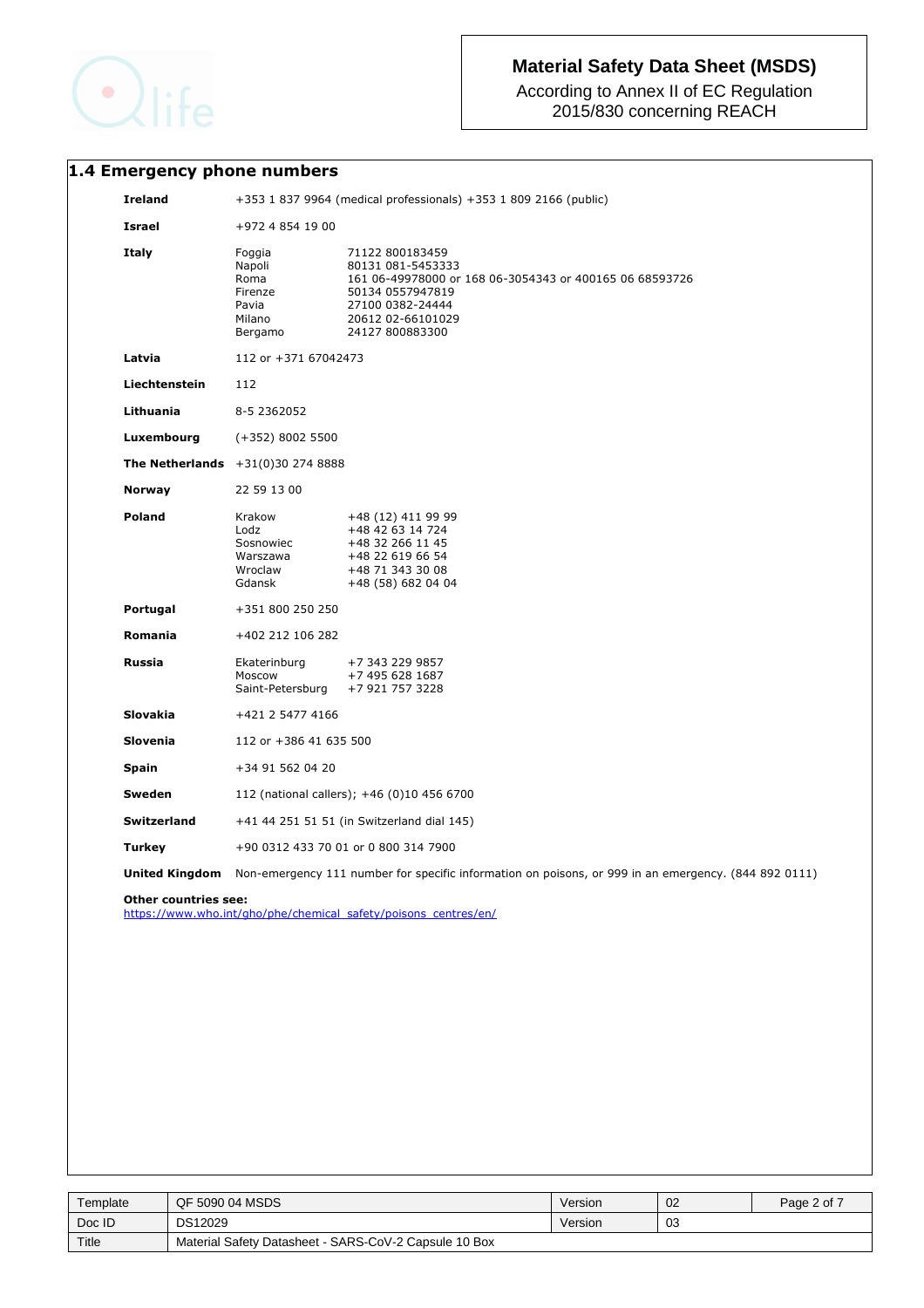



According to Annex II of EC Regulation 2015/830 concerning REACH

#### **2. Hazards identification**

## **2.1 Classification of mixture**

Not classified according to REGULATION (EC) No 1272/2008 OF THE EUROPEAN PARLIAMENT AND OF THE COUNCIL of 16 December 2008.

None of the substances present in the mixtures listed in subsection 1.1 are present in a concentration that qualifies these mixtures to be classified as hazardous.

## **2.2 Label elements mixture**

With reference to subsection 2.1: NA

## **2.3 Other hazards (if any) not resulting in classification**

None of the substance or mixtures meets the criteria for PBT or vPvB in accordance with Annex XIII.

#### **3. Composition/information on ingredients**

#### **3.1 Mixtures**

This product does not contain any hazardous ingredients.

#### **4. First aid measures**

## **4.1 First aid measures**

After inhalation: Immediately remove the casualty from exposure and move to fresh air. If breathing stops, immediately apply mechanical ventilation and apply an oxygen mask if available. Arrange medical treatment.

After skin contact: Wash off with plenty of water. Remove contaminated clothing. If necessary, arrange medical treatment.

After eye contact: Rinse out with plenty of water with the eyelids held wide open. Arrange medical treatment.

After ingestion: Immediately make casualty drink plenty of water (> 2 glasses). Immediately arrange medical treatment.

## **4.2 Important symptoms and effects, acute and delayed**

If first aid measures are adhered to: No acute or delayed effects.

Otherwise: Irritation of skin, eyes.

#### **4.3 Indication of immediate medical attention and special treatment**

Other than described in subsection 4.1: At the discretion of medical staff, depending on the casualty´s condition.

### **5. Fire-fighting measures**

#### **5.1 Suitable extinguishing media**

Water spray, dry power or foam.

#### **5.2 Special hazards arising from the substance or mixture**

Carbon monoxide and carbon dioxide can be released in case of fire.

#### **5.3 Advice for fire fighters**

Wear suitable protective equipment and self-contained breathing apparatus.

| Template | QF 5090 04 MSDS                                       | Version | 02 | Page 3 of 7 |
|----------|-------------------------------------------------------|---------|----|-------------|
| Doc ID   | <b>DS12029</b>                                        | Version | 03 |             |
| Title    | Material Safety Datasheet - SARS-CoV-2 Capsule 10 Box |         |    |             |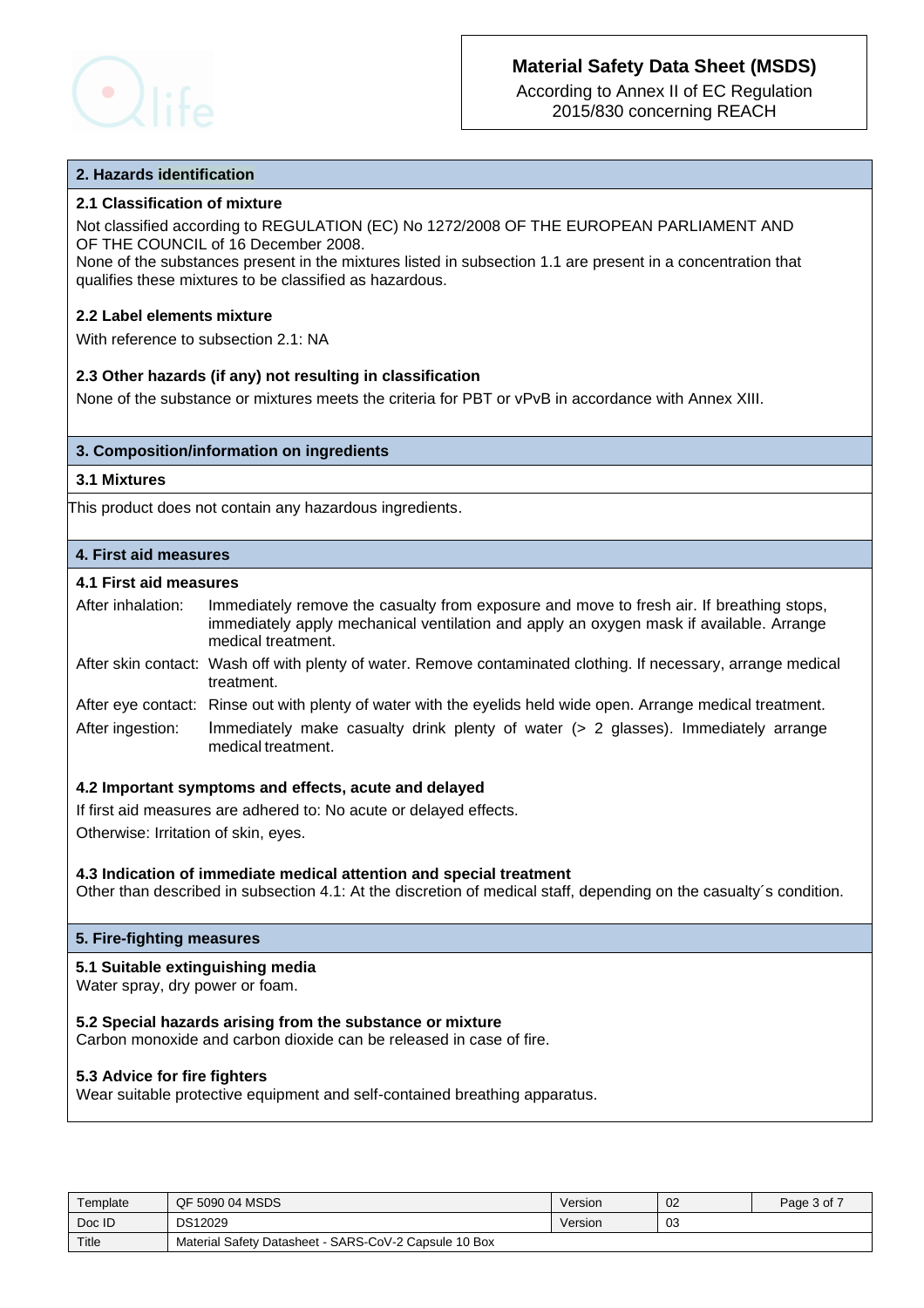



According to Annex II of EC Regulation 2015/830 concerning REACH

#### **6. Accidental release measures**

**6.1 Personal precautions, protective equipment and emergency procedures** Do not inhale aerosols. Immediately change contaminated clothing.

#### **6.2 Environmental precautions**

Contain spillage. Prevent the mixtures from entering sewer systems.

#### **6.3 Methods and material for containment and cleaning up**

Mechanically recover the product. Clean with liquid-absorbent material and forward for disposal. Clean up affected area with appropriate detergents.

#### **7. Handling and storage**

#### **7.1 Precautions for safe handling**

General Good Laboratory Practice must be maintained.

#### **7.2 Conditions for safe storage, including any incompatibilities**

Adhere to storage recommendations and expiry date as indicated on product labels.

#### **7.3 Specific end use(s)**

The product is intended only for professional use and only for the uses described in subsection 1.2.

## **8. Exposure controls/personal protection**

 **8.1 Personal protection/skin protection**

Wear laboratory coat and protective gloves.

#### **8.2 Respiratory protection**

 In case of unintentional release of reagents in amounts where the possibility of aerosol formation exists: Appropriate face mask.

#### **8.3 Eye/face protection**

Not required when handling as recommended.

| 9. Physical and chemical properties |              |                         |                                                                                    |  |  |  |  |
|-------------------------------------|--------------|-------------------------|------------------------------------------------------------------------------------|--|--|--|--|
| <b>Parameter</b>                    | Value        | <b>Method/Reference</b> | <b>Comments</b>                                                                    |  |  |  |  |
| Appearance                          | Clear liquid | Visual check            | No data available on the components. Not                                           |  |  |  |  |
| Odor                                | Odorless     | <b>NA</b>               | further investigated due to minimal<br>relevance for these non-hazardous mixtures. |  |  |  |  |
| Colour                              | Colourless   | <b>NA</b>               |                                                                                    |  |  |  |  |

| Template | QF 5090 04 MSDS                                       | Version | 02 | Page 4 of 7 |
|----------|-------------------------------------------------------|---------|----|-------------|
| Doc ID   | <b>DS12029</b>                                        | Version | 03 |             |
| Title    | Material Safety Datasheet - SARS-CoV-2 Capsule 10 Box |         |    |             |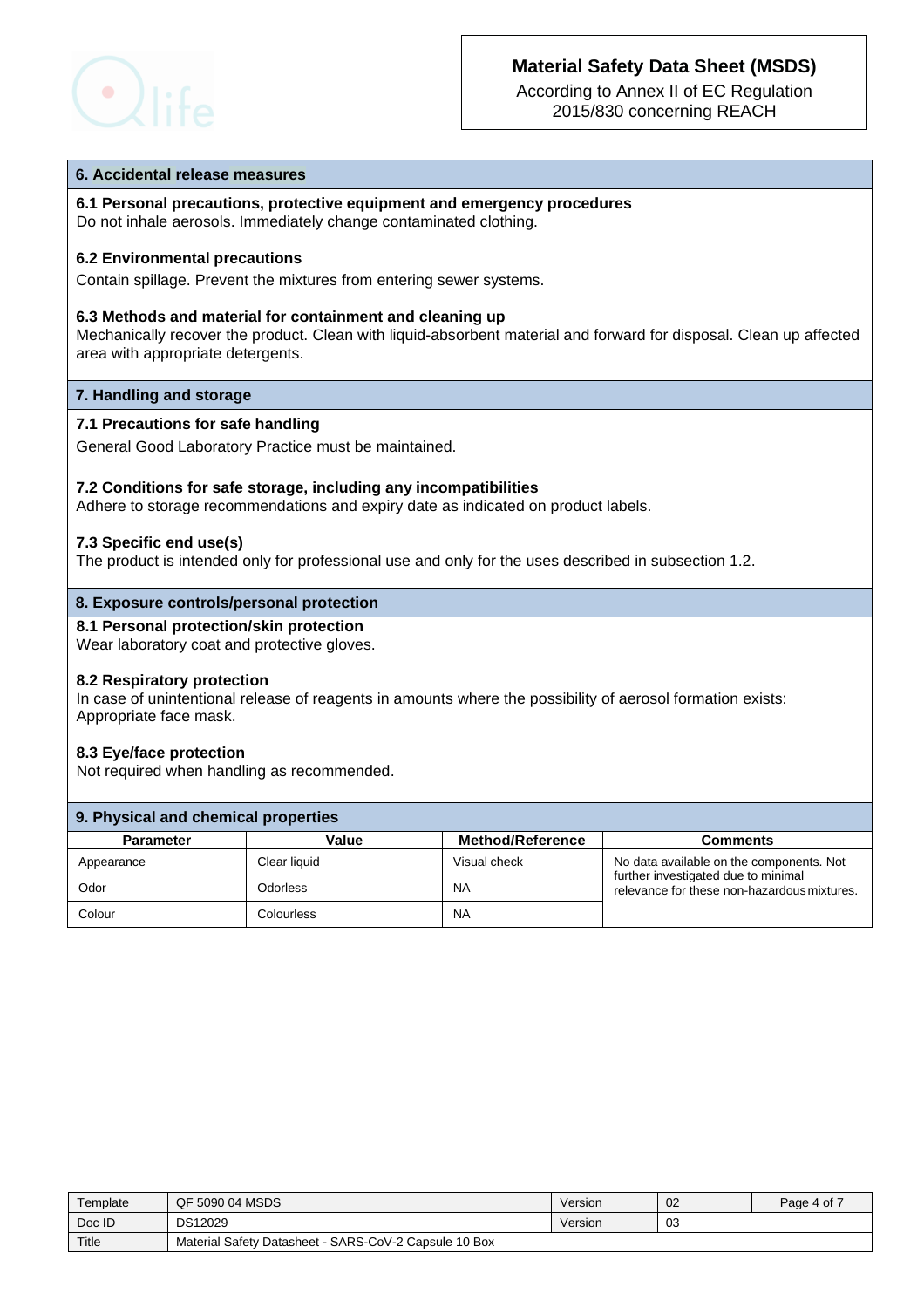

According to Annex II of EC Regulation 2015/830 concerning REACH

## **10. Stability and reactivity**

## **10.1 Reactivity**

Not reactive.

## **10.2 Chemical stability**

Stable, no hazardous reaction when handled and stored according to provisions.

## **10.3 Possibility of hazardous reactions**

No hazardous reactions known.

## **10.4 Conditions toavoid**

None when handling as recommended.

## **10.5 Incompatible materials**

None known.

#### **10.6 Hazardous decomposition products** None known.

## **11. Toxicological information**

## **11.1 Information on toxicological effects**

| Acute toxicity:                    | Not classified.                      |
|------------------------------------|--------------------------------------|
| Skin corrosion/irritation:         | Not classified.                      |
| Serious eye damage/irritation:     | Not classified.                      |
| Respiratory or skin sensitization: | May cause an allergic skin reaction. |
| Germ cell mutagenicity:            | Not classified.                      |
| Carcinogenicity:                   | Not classified.                      |
| Reproductive toxicity:             | Not classified.                      |
| STOT-single exposure               | Not classified.                      |
| STOT-repeated exposure:            | Not classified.                      |
| Aspiration hazard:                 | Not classified.                      |

| Template | QF 5090 04 MSDS                                       | Version | 02 | Page 5 of 7 |
|----------|-------------------------------------------------------|---------|----|-------------|
| Doc ID   | DS12029                                               | Version | 03 |             |
| Title    | Material Safety Datasheet - SARS-CoV-2 Capsule 10 Box |         |    |             |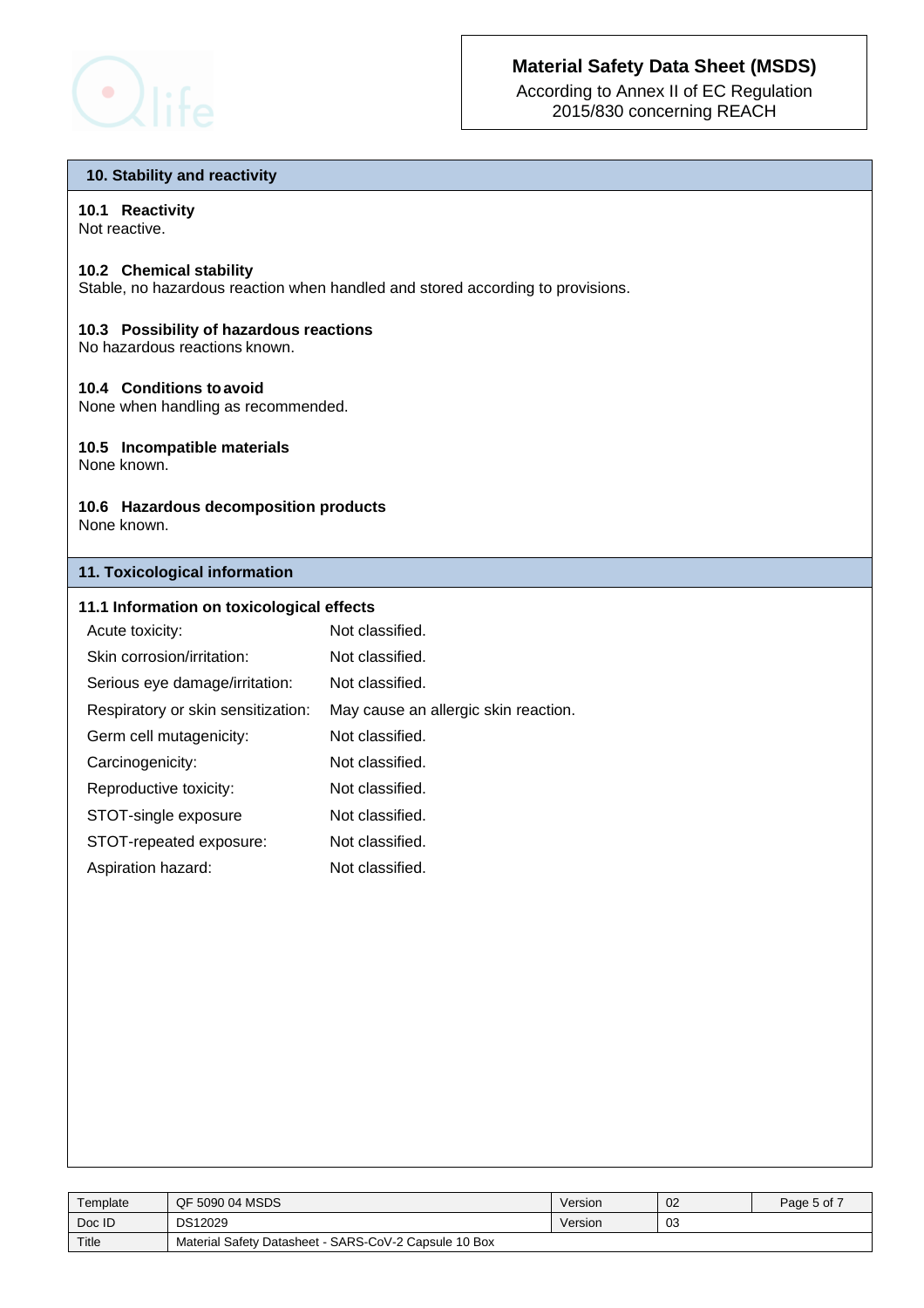

According to Annex II of EC Regulation 2015/830 concerning REACH

#### **12. Ecological information**

These mixtures are not classified as hazardous to human health or the environment. No information on ecological hazards on the kit components or the substances they contain in the relevant concentrations

- **12.1 Toxicity:** NA
- **12.2 Persistence and degradability:** NA
- **12.3 Bioaccumulative potential:** NA
- **12.4 Mobility in soil:** NA
- **12.5 Results of PBT and vPvB assessment:** NA
- **12.6 Other adverse effects:** NA

## **13. Disposal considerations**

National regulations for disposal must be adhered to, for both disposal of packaging material and any remaining product.

#### **13.1 Waste treatment methods**

No specific waste treatment methods required.

#### **14. Transport information**

No special transport regulations apply.

**14.1 UN number:** NA

- **14.2 UN proper shipping name:** NA
- **14.3 Transport hazard class(es):** NA
- **14.4 Hazard group:** NA
- **14.5 Environmental hazards:** NA
- **14.6 Special precautions for user:** NA
- **14.7 Transport in bulk according to Annex II of MARPOL 73/78 and the IBC code:** NA

#### **15. Regulatory information**

**15.1 Safety, health and environmental regulations/legislation specific for the substance or mixture** None.

#### **15.2 Chemical safety assessment**

Not found on any of the inherent substances in these mixtures.

| Template | QF 5090 04 MSDS                                       | Version | 02 | Page 6 of 7 |
|----------|-------------------------------------------------------|---------|----|-------------|
| Doc ID   | <b>DS12029</b>                                        | Version | 03 |             |
| Title    | Material Safety Datasheet - SARS-CoV-2 Capsule 10 Box |         |    |             |